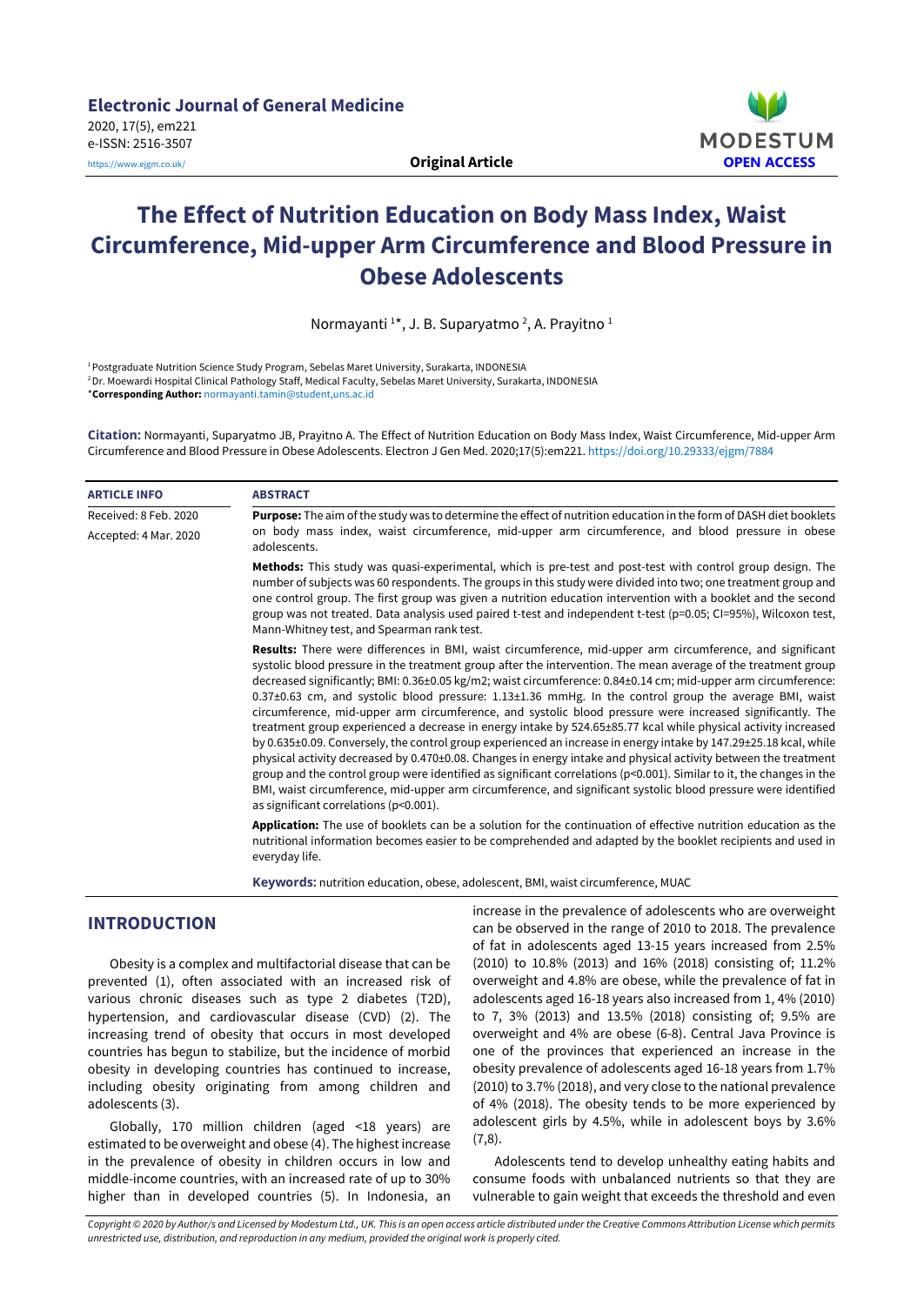reaches the obesity category based on BMI/U index (9). The effects of fatness (overweight) in adolescence can be: (1) continue to become obese as an adult (10,11); (2) increase the risk of degenerative diseases, such as type 2 diabetes mellitus, cardiovascular disease, chronic kidney disease, and cancer (12); and (3) increase mortality and early death (13).

Research shows that hypertension in children and adolescents is related to a higher body weight (overweight or obese) (14). Children and adolescents generally have blood pressure less than 120/80 mmHg; a measurement that is considered normal in adults but can indicate hypertension problems in children and adolescents depending on age, sex, and height. Teenagers are eight times more likely to experience an increase in blood pressure that is not screened so that it is not detected. It indicates the need for better blood pressure monitoring in children and adolescents to prevent long-term complications resulting from hypertension (15,16). In addition to cardiovascular disease, obesity is also known to have relevance to public health, so it requires effective prevention strategies to overcome obesity early on, one of which can be done through increasing adolescent awareness about the importance of nutritional balance (17).

Nutrition education is conducted to convey the importance of fulfilling balanced nutritional needs forteenagers (18) and as an effort to achieve balanced nutrition so identifying the optimal diet can be applied to prevent the disease progression, especially chronic disease that becomes an element of the public health effort priority. There has been no effective diet recommended for obese adolescents nowadays; the handling of nutrition is only limited to a balanced eating recommendation with increased physical activity but has not provided recommended applied dietary pattern yet (19,20). Provide recommendations for an applied diet is one of the ways to impart the knowledge and to enhance nutritional awareness of adolescents so that from an early age they can comprehend the importance of maintaining health through balanced nutrition while at the same time they start to adopt a healthier eating pattern.

Dietary Approaches to Stop Hypertension (DASH) is an applied dietary pattern that was originally initiated to prevent hypertension but later in its development it was recommended to be one of the ideal diets for adults (21) and teenagers (ages 11-17) (22). The DASH diet is indicated to provide potential benefits to prevent the development of diabetes mellitus and the metabolic syndrome (23) because it is a diet that has high intake in the whole grains, fruits, vegetables, low-fat dairy products combined with limited consumption of saturated fat sources, red meats, sweet foods, and drinks that contain sugar. The DASH diet pattern, which is high in fiber, antioxidants, unsaturated fats, and the use of low-fat dairy products, can support to prevent an increase of blood pressure and increase the insulin homeostasis and glucose tolerance (24).

The use of booklets as an educational media has been recommended as an effort to provide health information for adolescents related to obesity (25). Research on adolescents using media booklets provides an influence in enhancing health knowledge in adolescents who are overweight and obese (26). The research has not yet concluded whether health education with booklet media is appropriate and effective as a solution in overcoming nutritional problems associated with changes in adolescent eating behavior that has an impact on changes in body dimensions of obese adolescents. Therefore, researchers are interested in conducting research aiming at determining the effect of nutrition education through the DASH diet booklet on body mass index (BMI), waist circumference, mid-upper arm circumference (MUAC), and blood pressure of obese adolescents in the Surakarta State High School.

# **MATERIAL AND METHOD**

This study is analytical research with quasi-experimental pretest-posttest control group design. The study was conducted in August - November 2019 in six Surakarta State High Schools, i.e., SMA Negeri 2, SMA Negeri 3, SMA Negeri 4, SMA Negeri 5, SMA Negeri 7, and SMA Negeri 8. The population in this study were all adolescent girls 14-17 years that fit the inclusion criteria. The sample size calculation used open epi application and obtained a minimum sample of 27 subjects added by 10% drop out so that what is needed in each group is 30 people. The subject selection of this study used a purposive sampling method, and it was obtained 60 people divided into two groups: the treatment group and control groups. Subjects who followed this study to completion were 30 people in treatment groups, and 30 people control groups. The inclusion criteria in this study were adolescent girls who were categorized as obese based on the results of the BMI calculation at ≥ the 95th percentile (or ≥26.3 kg/m2) of 2007 WHO anthropometric standards, and residing in the Surakarta City area. Subjects were excluded from the study if the subject was undergoing specific dietary therapies in the treatment of the disease, and the subjects were remaining from severe infectious diseases in the last 3 (three) months. Meanwhile, the subject's criteria stated to be dropped out if they resign during the study.

Both in the treatment group and control groups, pre-test for measurements of body mass index (BMI), waist circumference, mid-upper arm circumference (MUAC), and blood pressure were conducted. The treatment group was treated with booklet of nutrition education, which would be accompanied by an explanation of the contents of the booklet for  $\pm$  20 minutes (frequency once a week was given for four weeks). A month after subjects in the treatment group received booklet of nutrition education for four weeks, the research data was taken in the form of post-test measurements including body mass index (BMI) data, waist circumference, mid-upper arm circumference (MUAC) and blood pressure on treatment group and control groups that were conducted.

Three kind of research variables were conducted in this study; the independent variable, the dependent variable, and the intermediate variable. The independent variable in this study is nutrition education through booklet, then the dependent variables are body mass index, waist circumference, upper-arm circumference, and blood pressure and the intermediate variables are energy intake and physical activity. The contents of the booklet were made by researchers from the modification of the booklet material about the Dietary Approaches to Stop Hypertension (DASH) diet developed by the National Heart, Lung, and Blood Institute (27). The booklet encompasses the definition of obesity and how to calculate BMI, causes of obesity, the impact of obesity, how to prevent obesity, an explanation of unhealthy eating patterns, and how to overcome obesity by applying a healthy diet (DASH diet). The booklet was given at the beginning after pre-test data was taken on the subject of treatment. At the same time, nutrition education contents in the booklet were explained to the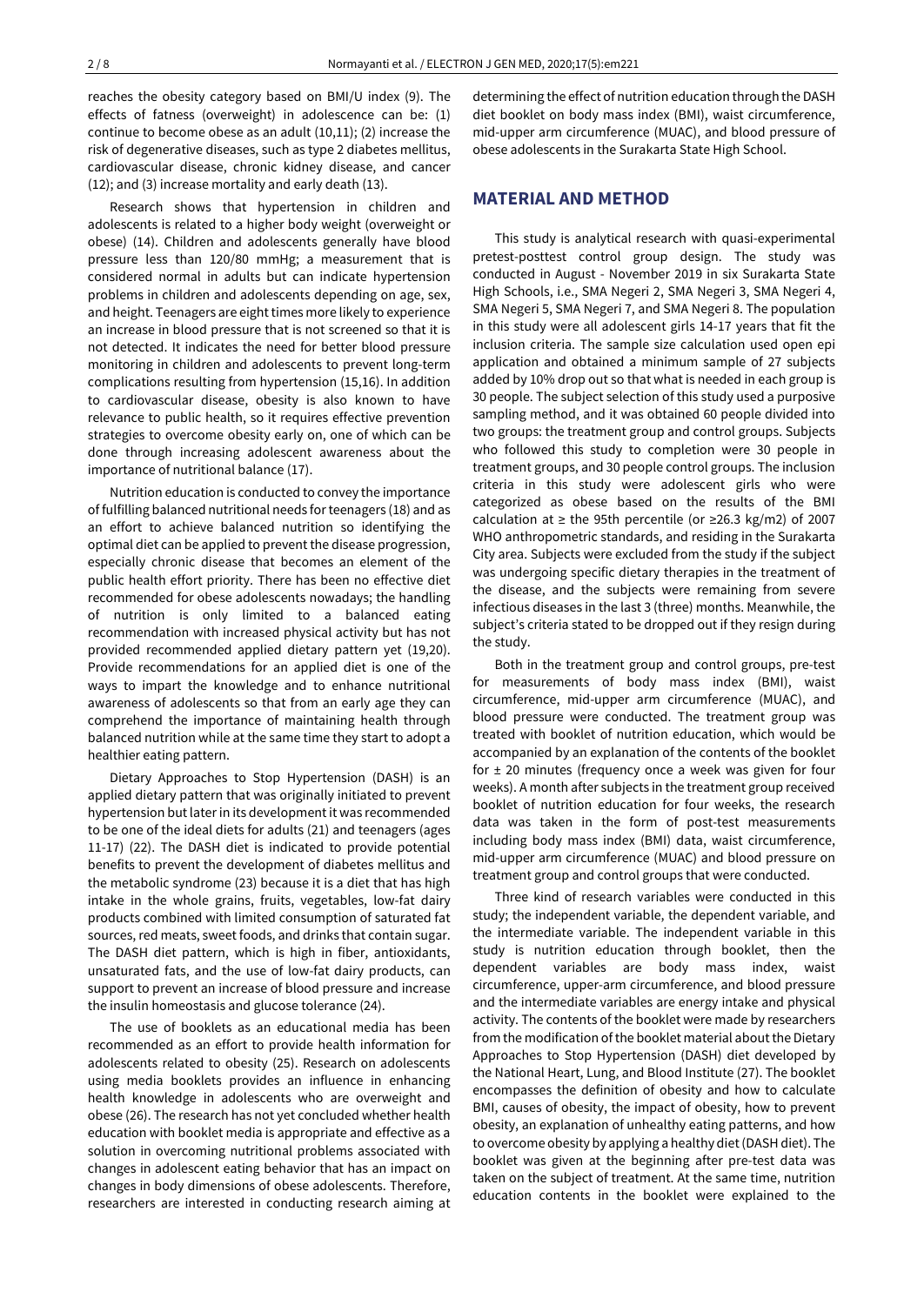|                                       |         | Treatment (n=30) |                  |         | Control (n=30) |                  | D <sup>c</sup> |
|---------------------------------------|---------|------------------|------------------|---------|----------------|------------------|----------------|
| <b>Characteristics of the subject</b> | Min     | Max              | Mean ±SD         | Min     | Max            | Mean ±SD         |                |
| Age (year)                            | 15      | 17               | 15.93±0.58       | 14      | 17             | 15.83±0.59       | 0.81           |
| Body weight (kg)                      | 64.5    | 89.5             | 75.83±6.86       | 65.9    | 87.0           | 74.70±5.47       | 0.12           |
| Body height (cm)                      | 149.0   | 169.0            | 157.08±4.92      | 147.3   | 165.0          | 156.38±5.01      | 0.93           |
| BMl <sup>a</sup> (kg/m <sup>2</sup> ) | 28.16   | 34.54            | $30.68 \pm 1.50$ | 28.06   | 34.53          | $30.54 \pm 1.60$ | 0.92           |
| Waist circumference (cm)              | 78.5    | 107.0            | 89.63±7.68       | 81.0    | 107.1          | $89.55 \pm 6.00$ | 0.10           |
| $MUACb$ (cm)                          | 27.0    | 38.0             | 32.18±3.03       | 27.2    | 36.5           | $31.55 + 2.29$   | 0.09           |
| Systolic blood pressure (mmHg)        | 102     | 120              | 113.67±5.15      | 100     | 120            | 112.40±5.81      | 0.74           |
| Diastolic blood pressure (mmHg)       | 60      | 80               | 72.40±5.26       | 60      | 80             | 72.80±5.96       | 0.43           |
| Energy intake (kcal)                  | 2230.10 | 3312.00          | 2736.89±313.54   | 2222.50 | 3120.90        | 2719.79±245.48   | 0.10           |
| Physical activity                     | 1.170   | 2.840            | $2.080 \pm 0.46$ | 1.161   | 3.275          | $2.268 \pm 0.53$ | 0.77           |
|                                       |         |                  |                  |         |                |                  |                |

**Table 1.** Characteristics of the study subjects before the study (n = 60)

<sup>a</sup>BMI = Body Mass Index; <sup>b</sup>Mid-upper arm circumference ; <sup>c</sup>Independent t-test

subject so they aimed to understand the contents of the booklet better.

The BMI variable was measured using a scale (weight) and microtoise (height), the waist circumference variable was measured using a measuring tape, the mid-upper arm circumference variable was measured using a MUAC band, and the blood pressure variable was measured using a calibrated mercury sphygmomanometer. Energy intake data were collected by doing 3 x 24 hours of food-recall, which was conducted six times randomly in 4 school days and two days off. While physical activity variables were measured using the Physical Activity Questionnaire for Adolescents (PAQ-A) developed by Kowalski et al. (28) and have been modified into Indonesian.

Data analysis was performed by paired t-test to observe the changes in pre-test and post-test in the treatment and control groups, then independent t-test to observe differences in the treatment and control groups. Besides, a correlation test was also conducted to perceive the relationship of changes in energy intake and physical activity to changes in body mass index (BMI), waist circumference, mid-upper arm circumference (MUAC), and obese adolescent blood pressure. Research ethics with informed consent, anonymity, confidentiality.

#### **Ethical Clearance**

Ethical clearance was obtained from the Research Ethics Commission of Sebelas Maret University, Surakarta, No. 143/UN27.06/KEPK/2019.

# **RESULTS**

#### **Characteristics of Research Subjects**

Homogeneity test results of the research variables in **Table 1** indicate that the characteristics of the subjects in the treatment group and the control group are homogeneous or the same (p>0.05). The research group has fulfilled the requirements of experimental research, which is each research group before the research must be equal or comparable.

## **The Effects of Nutrition Education on BMI, Waist Circumference, Mid-upper Arm Circumference, and Blood Pressure**

The results of the paired t-test analysis in **Table 2** demonstrate that the mean BMI, waist circumference, midupper arm circumference, and systolic blood pressure in the **Table 2.** Changes in BMI, waist circumference, mid-upper arm circumference and blood pressure before and after the intervention in the treatment and control groups

| Variable                              | <b>Before</b> | After                   | Ρ                      |  |  |
|---------------------------------------|---------------|-------------------------|------------------------|--|--|
| <b>Treatment group</b>                |               |                         |                        |  |  |
| BMl <sup>a</sup> (kg/m <sup>2</sup> ) | 30.68±1.50    | $30.31 \pm 1.50$        | $< 0.001$ <sup>c</sup> |  |  |
| Waist circumference (cm)              | 89.63±7.68    | 88.79±7.69              | $< 0.001$ <sup>c</sup> |  |  |
| $MUACb$ (cm)                          | 32.18±3.03    | 31.76±3.32              | 0.004c                 |  |  |
| Systolic blood pressure (mmHg)        |               | 113.67±5.15 112.53±5.11 | $< 0.001$ <sup>d</sup> |  |  |
| Diastolic blood pressure (mmHg)       | 72.40±5.26    | 72.7±6.37               | $0.974$ <sup>d</sup>   |  |  |
| Control group                         |               |                         |                        |  |  |
| BMI <sup>a</sup> (kg/m <sup>2</sup> ) | 30.54±1.60    | $30.83 \pm 1.51$        | $< 0.001$ <sup>c</sup> |  |  |
| Waist circumference (cm)              | 89.55±6.00    | $90.29 + 6.16$          | $< 0.001$ <sup>c</sup> |  |  |
| $MUACb$ (cm)                          | 31.55±2.29    | 32.01±2.30              | $< 0.001$ <sup>c</sup> |  |  |
| Systolic blood pressure (mmHg)        | 112.40±5.81   | 112.93±5.86             | 0.107 <sup>d</sup>     |  |  |
| Diastolic blood pressure (mmHg)       | 72.80±5.96    | 73.13±7.40              | $0.455^{d}$            |  |  |

aBMI = Body Mass Index; <sup>b</sup>Mid-upper arm circumference; cPaired t-test; d*Wilcoxon test*

| Table 3. Changes in BMI, waist circumference, MUAC and blood |
|--------------------------------------------------------------|
| pressure between the treatment and control groups            |

| Variable                              | Change           | P               |                        |
|---------------------------------------|------------------|-----------------|------------------------|
|                                       | <b>Treatment</b> | Control         |                        |
| BMl <sup>a</sup> (kg/m <sup>2</sup> ) | $-0.36 \pm 0.05$ | $0.29 \pm 0.05$ | $< 0.001$ <sup>c</sup> |
| Waist circumference (cm)              | $-0.84 \pm 0.14$ | $0.75 \pm 0.30$ | $< 0.001$ <sup>c</sup> |
| $MUACb$ (cm)                          | $-0.37\pm0.63$   | $0.47 \pm 0.07$ | $< 0.001$ <sup>c</sup> |
| Systolic blood pressure (mmHg)        | $-1.13 \pm 1.36$ | $0.53 + 1.81$   | $< 0.001$ <sup>d</sup> |
| Diastolic blood pressure (mmHg)       | $-0.13 \pm 3.06$ | $0.33 \pm 3.02$ | $0.948^{d}$            |
|                                       |                  |                 |                        |

<sup>a</sup>BMI = Body Mass Index; <sup>b</sup>Mid-upper arm circumference; *cIndependent t-test*; d *Mann-Whitney test*

treatment group experienced a significant decrease (p<0.001) after nutrition education intervention was given through a booklet. Conversely, in the control group of mean BMI, waist circumference, mid-upper arm circumference, and systolic blood pressure experienced a significant increase (p<0.001).

**Table 3** illustrates a significant decrease in BMI, waist circumference, MUAC and systolic blood pressure in the treatment group with a mean reduction in BMI of 0.36±0.05 kg/m<sup>2</sup>, while a decrease in waist circumference of 0.84±0.14 cm, a decrease in MUAC of 0.37±0.63 cm and a decrease in systolic blood pressure of 1.13±1.36 mmHg. Conversely, in the control group, there were increases in BMI, waist circumference, MUAC, and blood pressure. Changes in BMI, waist circumference, MUAC, and systolic blood pressure between the treatment and control groups were identified as significant (p<0.001).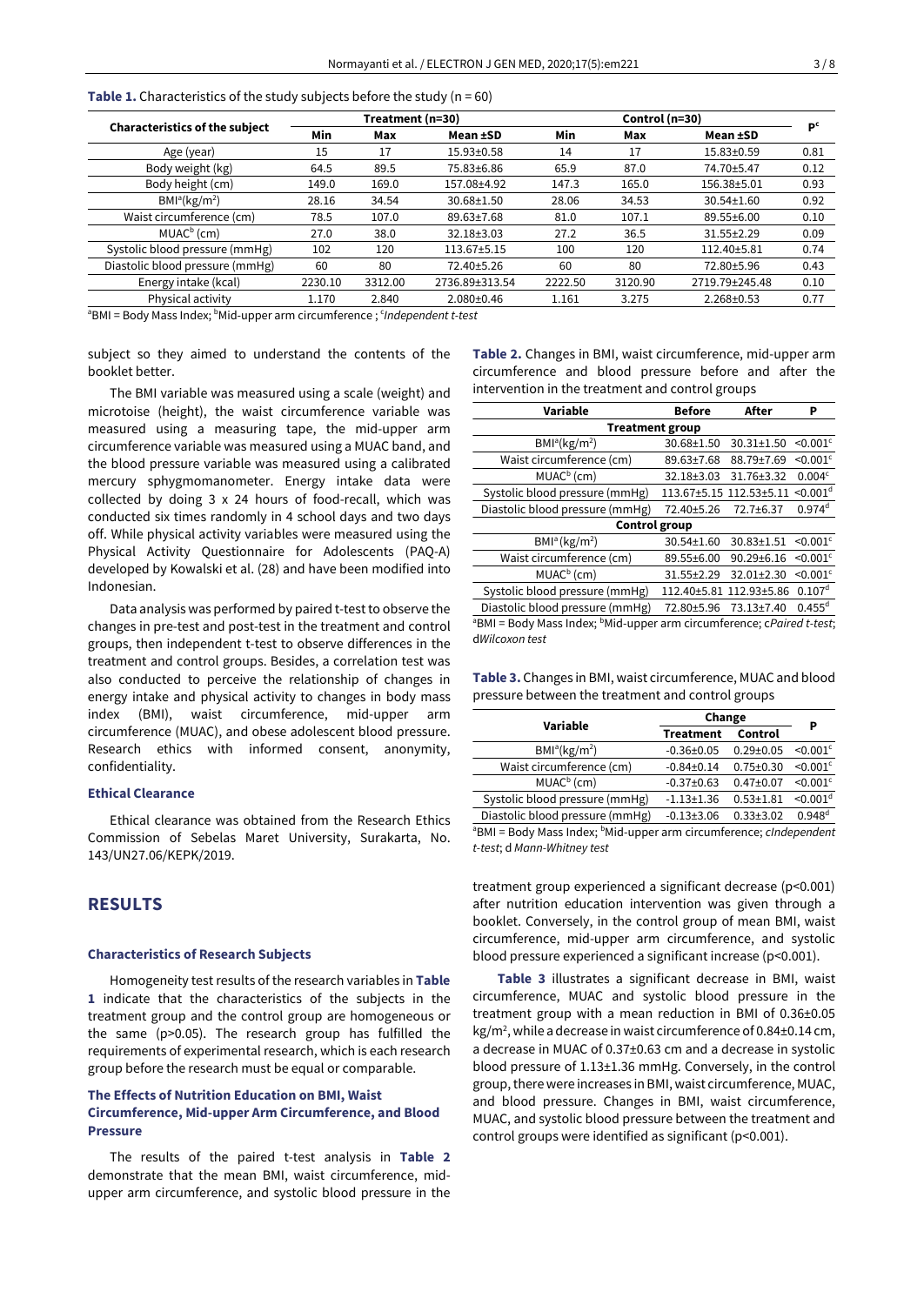**Table 4.** Changes in energy intake and physical activity before and after the intervention in the treatment and control groups

| Variable             | <b>Before</b>    | After            | p                      |
|----------------------|------------------|------------------|------------------------|
| Treatment group      |                  |                  |                        |
| Energy intake (kcal) | 2736.89±313.54   | 2212.24±312.15   | $< 0.001$ <sup>a</sup> |
| Physical activity    | $2.080 \pm 0.46$ | $2.715 \pm 0.47$ | $< 0.001$ <sup>a</sup> |
| Control group        |                  |                  |                        |
| Energy intake (kcal) | 2719.79±245.48   | 2867.08±249.71   | $< 0.001$ <sup>a</sup> |
| Physical activity    | $2.268 \pm 0.53$ | 1.797±0.56       | $< 0.001$ <sup>a</sup> |
| $a$ Dairod t, tost   |                  |                  |                        |

<sup>a</sup> *Paired t- test*

**Table 5.** Differences in energy intake and physical activity after the intervention in the treatment and control groups

| Variable                        | <b>Treatment</b>    | Control           |                      |
|---------------------------------|---------------------|-------------------|----------------------|
| Energy intake (kcal)            | $-524.65 \pm 85.77$ | 147.29+25.18      | < 0.001 <sup>a</sup> |
| <b>Physical Activity</b>        | $0.635 \pm 0.09$    | $-0.470 \pm 0.08$ | < 0.001 <sup>a</sup> |
| <sup>a</sup> Indonendent t-test |                     |                   |                      |

*Independent t-test*

#### **The Differences in Energy Intake and Physical Activity**

**Table 4** demonstrates a decrease in energy intake and an increase in physical activity in the treatment group. Meanwhile, in the control group, there was an increase in energy intake and decrease physical activity. Energy intake in the treatment group afterthe intervention had a mean of 2212.24±312.15 kcal which decreased from the mean before the intervention 2736.89±313.54 kcal while in the control group had a mean of 2867.08±249.71 kcal which increased from the initial mean of 2719.79±245.48 kcal. Physical activity in the treatment group had a mean of 2.715±0.47 which increased from the mean before intervention 2.080±0.46 while the control group had a mean of 1.797±0.56 which decreased from the initial mean of 2.268±0.53. Changes in energy intake and physical activity in the treatment and control groups had significant identified differences (p<0.001).

**Table 5** illustrates a significant decrease in energy intake and a significant increase in physical activity in the treatment group with a mean decrease in energy intake by 524.65±85.77 kcal, and an increase in physical activity by 0.635±0.09. Conversely, in the control group, there was an increase in energy intake by 147.29±25.18 kcal, and a decrease in physical activity by 0.470±0.08. Changes in energy intake and physical activity between the treatment group and the control group were identified as significant (p<0.001).

### **The Relationship of Energy Intake and Physical Activity to BMI, Waist Circumference, MUAC, and Blood Pressure**

The analysis results in **Table 6** indicate the relationship between changes in energy intake and changes of; BMI, waist circumference, MUAC, and blood pressure of obese adolescents. Changes in energy intake and BMI demonstrated a very strong relationship (r=0.95) and were statistically significant (p<0.001). Changes in energy intake with waist circumference showed a very strong relationship (r=0.94), which was statistically significant (p<0.001). Changes in energy intake with MUAC illustrate a strong relationship (r=0.79), which was statistically significant (p<0.001). Changes in energy intake with systolic blood pressure revealed an association with moderate correlation strength (r=0.59), which was statistically significant (p<0.001). When it was viewed from the direction of the relationship, the correlation has a positive relationship, that is, if there a change in the form of an increase in energy intake, BMI, waist circumference, MUAC, and systolic **Table 6.** Correlation of changes in energy intake and physical activity with BMI, waist circumference, MUAC, and systolic blood pressure after the intervention

| <b>Dependent</b><br>Variable | <b>Independent Variable</b>           |         | р                      |
|------------------------------|---------------------------------------|---------|------------------------|
| Energy intake (kcal)         | BMl <sup>a</sup> (kg/m <sup>2</sup> ) | 0.95    | $< 0.001$ <sup>c</sup> |
|                              | Waist circumference (cm)              | 0.94    | $< 0.001$ <sup>c</sup> |
|                              | $MUACb$ (cm)                          | 0.79    | $<$ 0.001 $<$          |
|                              | Systolic blood pressure (mmHg)        | 0.59    | $< 0.001$ <sup>c</sup> |
|                              | Diastolic blood pressure (mmHg)       | $-0.39$ | 0.05 <sup>c</sup>      |
| <b>Physical Activity</b>     | BMl <sup>a</sup> (kg/m <sup>2</sup> ) | $-0.88$ | $< 0.001$ <sup>c</sup> |
|                              | Waist circumference (cm)              | $-0.88$ | $< 0.001$ <sup>c</sup> |
|                              | $MUACb$ (cm)                          | $-0.79$ | $< 0.001$ <sup>c</sup> |
|                              | Systolic blood pressure (mmHg)        | $-0.55$ | $< 0.001$ <sup>c</sup> |
|                              | Diastolic blood pressure (mmHg)       | 0.001   | 0.99 <sup>c</sup>      |
| - - -                        |                                       |         | $\sim$ $\sim$          |

<sup>a</sup>BMI: Body Mass Index; <sup>b</sup>Mid-upper arm Circumferenc; c *Rank Spearman test*

blood pressure will increase. Changes in physical activity and BMI in this study also had a very strong correlation (r=-0.88) and significant (p<0.001). Changes in physical activity with waist circumference indicated a very strong relationship (r=-0.88), which was statistically significant (p<0.001). Changes in physical activity with MUAC showed a strong relationship (r=- 0.79), which was statistically significant (p<0.001). Changes in physical activity with systolic blood pressure showed an association with moderate correlation strength (r=-0.55), which was statistically significant (p<0.001). This correlation revealed the direction of a negative relationship; if there is a change in the form of decreased physical activity, then BMI, waist circumference, MUAC, and systolic blood pressure will increase, and vice versa. Based on the correlation analysis, it can be concluded that in this study, there is a significant relationship between changes in energy intake and physical activity and on the changes of; BMI, waist circumference, MUAC, and systolic blood pressure in obese adolescents.

## **DISCUSSIONS**

Dietary Approaches to Stop Hypertension (DASH) is an applied dietary pattern that was initially more often recommended as an ideal diet for adults but has not been widely applied to adolescents. This experimental study is the first to assess the implications of providing nutrition education with a booklet containing a recommended DASH dietary pattern for obese adolescents. This research is important because it assesses the benefits and accommodates the DASH diet as a recommended dietary pattern for adolescents and to analyze the effects of the DASH diet pattern on Body Mass Index (BMI), waist circumference, mid-upper arm circumference and blood pressure in obese adolescents.

#### **The Effect of Nutrition Education on Body Mass Index**

The results of the study in the treatment group and the control group revealed that the mean BMI in each group experienced changes after the intervention was given. In the treatment group, the mean BMI experienced a decrease whereas in the control group the BMI mean experienced an increase. The mean before and after in the treatment and control groups had significant differences (p<0.001). The results of this study support previous research in Iran by Mazloomy-Mahmoodabad et al. (29), which stated health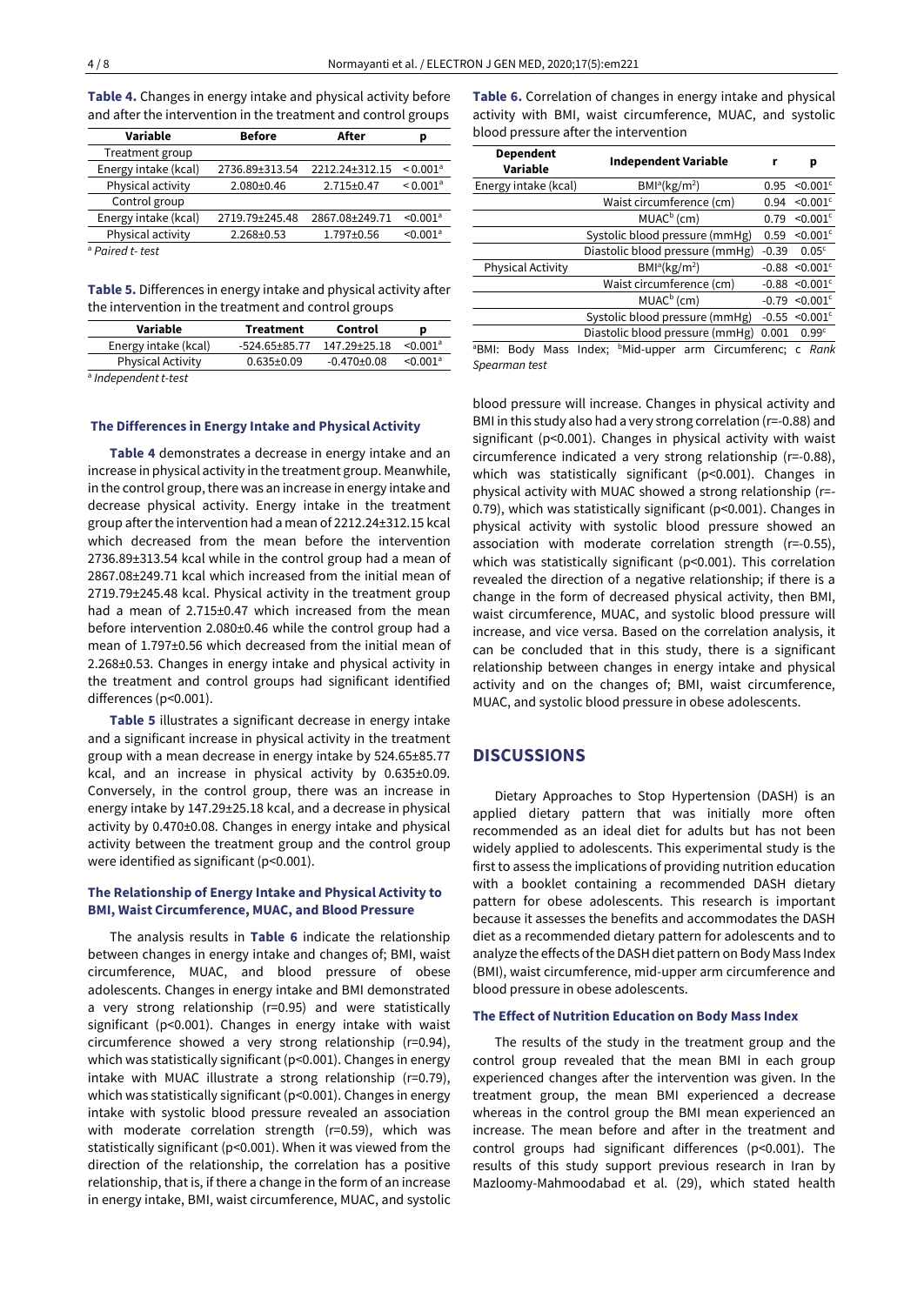education interventions for six weeks can reduce the BMI of obese adolescents up to 0.46 $\pm$ 0.78 kg/m<sup>2</sup>.

The provision of nutrition booklets has an effect on the reduction of adolescent BMI with a significant mean difference, this result was different from the study did by Lanita et al. (26) who reported that the reduction in mean BMI in the booklet group was statistically insignificant (p>0.05). This might be due to the frequency of giving a booklet which was once only so it did not give maximum effect and the booklet giving was not completed with explanation of the contents of the booklet. Teenagers would better understand the contents of the booklet when it is given along with an explanation of its contents. Further, the provision of material related to the contents of the booklet needs to be done by nutritionists who are competent in their fields. It is in line with research (30), which stated that nutrition professionals are identified as the most suitable for giving advice related to weight management in obese people.

#### **The Effect of Nutrition Education on Waist Circumference**

Waist circumference is one of the ways to measure visceral adipose tissue, which is often associated with metabolic disorders in children and adolescents (31) and even considered to be more effective in terms of predicting adiposity and insulin resistance (32). The results of the study in the treatment group and the control group showed a change in waist circumference. After the intervention was given, the mean waist circumference group decreased while in the control group, the mean waist circumference increased. The mean waist circumference before and after the treatment and control groups had significant differences. The research did by Motlagh et al. (33) on Iranian adolescents reported waist circumference measurements were used to identify obesity, and the decline could indicate improved health. Increased waist circumference in adolescents is important to prevent, so it will not cause adverse health effects in the future (34).

Nutrition education through the media booklet imparts an influence on waist circumference because it can help prevent an increase or even decrease the waist circumference of obese adolescents. The changes of waist circumference are possible because there were changes in dietary patterns as it initiates awareness about health hazards and the importance of changing unhealthy dietary patterns, especially because eating habits learned during childhood and adolescence tend to continue into adulthood (35).

### **The Effect of Nutrition Education on Mid-upper Arm Circumference (MUAC)**

The results in the treatment group and the control group indicated that the mean of mid-upper arm circumference (MUAC) in each group experienced a change after given intervention as; in the treatment group, the mean MUAC decreased while in the control group, the mean MUAC increased. The mean before and after intervention in the treatment and control groups had significant differences. Nutrition education through booklets was possible to influence the changes in arm circumference for obese adolescents. Those results support the research did by Dharmade and Kale (36) in India of the influence of nutrition education on anthropometric measurements of adolescent girls. Their research results revealed that exposure to nutrition education had brought positive changes in anthropometric measurements of adolescent girls as it makes the MUAC of

adolescents change towards the normal range. The importance of preventing an increase in arm circumference began to be noted after studies linked MUAC measures with more functional outcomes, namely the development of comorbidities associated with obesity such as type 2 diabetes and cardiovascular disease and the presence of risk factors for the disease (37).

## **The Effects of Nutrition Education on Blood Pressure**

The results of the study in the treatment group and the control group showed a mean change in systolic blood pressure. The mean systolic blood pressure in each group experienced changes after being given an intervention as; in the treatment group, the mean systolic blood pressure decreased, while in the control group, the systolic blood pressure increased. The mean before and after intervention in the treatment group and control groups had significant differences (p<0.001). Nutrition education through booklets imparts an influence on the systolic blood pressure of obese adolescents, possibly due to a decrease in BMI, which is also an indication of weight loss in adolescents. Weight loss with blood pressure control had been shown to be related in clinical studies, and weight loss is even first-line therapy in obese adolescents with hypertension (15).

Obesity has been considered as one of the causes of hypertension. It is widely recognized that overweight and obesity closely related to the occurrence of hypertension in children and adolescents (38). Blood pressure increase in obesity conditions is often associated with activity increase of the central nervous system. In obese individuals, the most likely thing to happen is baroreflex inhibition (the body's homeostatic mechanism that helps maintain blood pressure at almost constant levels) (39,40). The fact that obesity and hypertension can occur independently and together shows that both of them may be a sign of something that is metabolically wrong, and therefore they may be effects. Further, obese adolescents tend to have food consumption that exceeds daily calorie needs. Unfortunately, it becomes a habit for eating the foods which contain high calorie and fat. These foods are also often associated with high sodium intake and have an impact on increasing blood pressure (especially systolic blood pressure) in children and adolescents (41). The epidemic of obesity and hypertension has emerged along with significant changes in the consumption of fast food and instant foods which are high in sodium, trans fat, and fructose corn syrup accompanied by decreased physical activity due to automation of activities that previously required more physical work (42).

#### **The Relationship of Energy Intake and Physical Activity to Adolescent Obesity**

The results of the study indicated a decrease in energy intake and a significant increase in physical activity for the treatment group. Conversely, in the control group, there was an increase in energy intake and decreased physical activity. Changes in energy intake and physical activity between the treatment group and the control group were identified as significant (p<0.001). Nutrition education is assumed to influence energy intake and physical activity because if there is a change in BMI, waist circumference, MUAC, and systolic blood pressure in obese adolescents will change the nutritional intake and physical activity. This change is associated with nutrition education that was conducted. It can be caused by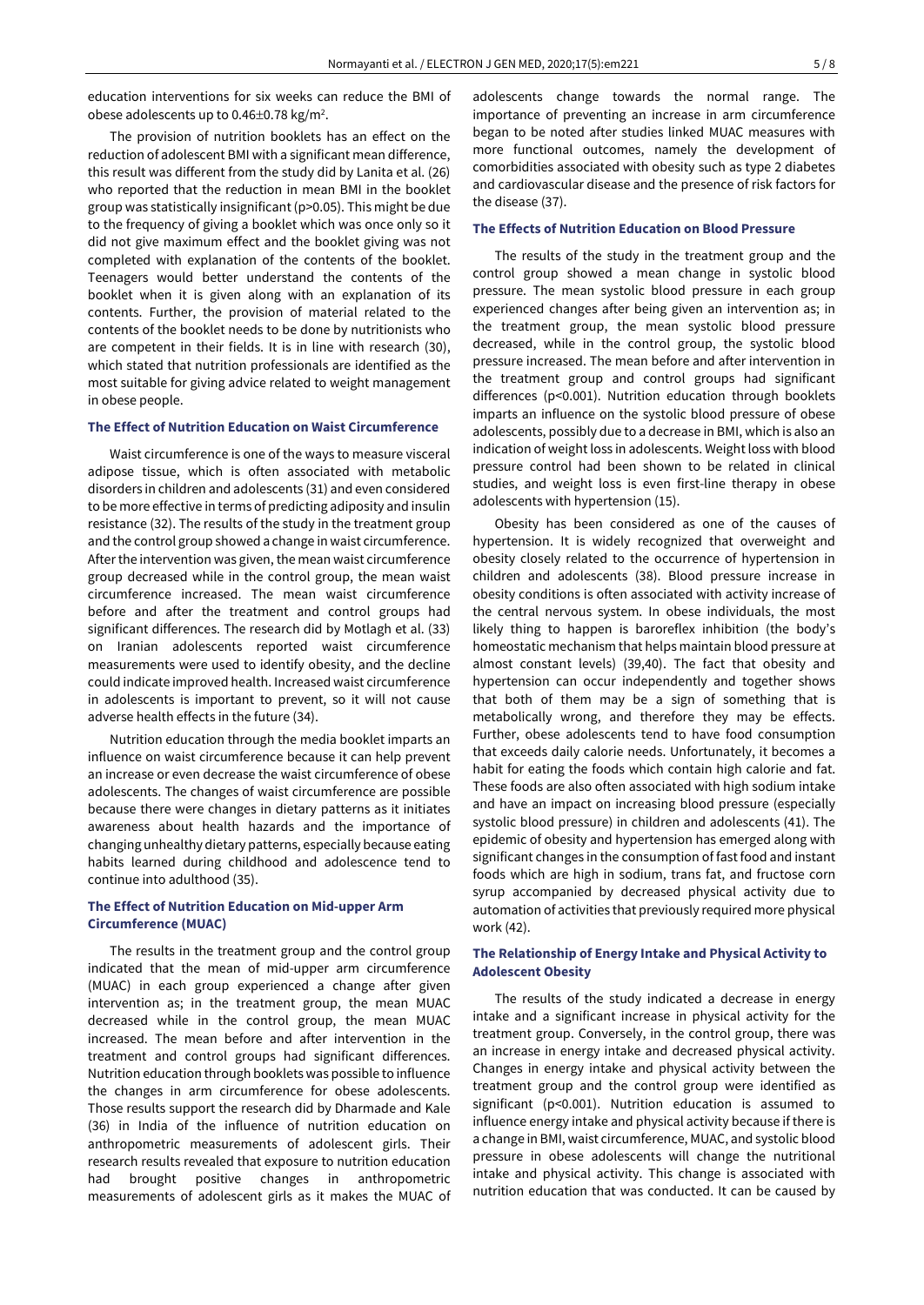changes in dietary patterns in obese adolescents related to the awareness of adolescents to start maintaining food (the amount and type) and ultimately have an impact on reducing energy intake.

Nutrition education is an effort to convey information for adolescents. Those who get it will have a higher chance to follow the recommendations in the booklet. Changes in energy intake and BMI, waist circumference, MUAC, and systolic blood pressure in the study were correlated. As seen from the direction of the relationship, the correlation has a positive relationship; that mean, if there is a change in the form of an increase in energy intake, other variables will experience an increase. Nutrition education through booklets in the research can help obese adolescents to be able to change their excessive daily energy intake to become more balance as needed gradually (43). Apart from it, changes was occurred in the physical activity of obese adolescents who have increased in line with the decrease in energy intake. This shows that nutrition education not only has a good impact through changes in dietary patterns and nutrition intake of adolescent obese who have become more balance but also through increase of the physical activity.

# **CONCLUSION**

In conclusion, there were correlation of physical activity with BMI, waist circumference, MUAC, and systolic blood pressure indicates the direction of a negative relationship. That statement is in line with research, which states that as physical activity decrease, body dimensions will increase. But it is not only the physical activity important to consider but also the nutrition intake of adolescents, especially calorie intake. That is because the effort to lose weight is an effort that synergizes variables with each other. It is not only related to the settings of food intake and physical activity but also an effort to start a healthier lifestyle.

Obese adolescents need to learn how to implement a better daily diet as directed through nutrition education with booklet media in this study. The Diet Approach to Stop Hypertension (DASH) in the nutrition education booklet has been shown to have benefits and recommended as a diet applied to obese adolescents. Early adolescence is not only a critical time to start and improve many risk behaviors but it can also provide important opportunities for health promotion through nutrition education. In the future, the application of booklets that contain daily diet advice in term of nutrition education can be a solution for the continuation of effective nutrition education for adolescents as the nutritional information about healthy daily (DASH) diet is easier to be comprehended and adapted into booklet recipient targets, and used in everyday life.

# **ACKNOWLEDGEMENT**

The researchers would like to thank the high school adolescents in the city of Surakarta, the Department of Education and Culture of the Education Authorities in the Region VII Branch, the principals, and teachers of the State High School of the Surakarta City who were willing to participate in the implementation of this research.

# **REFERENCES**

- 1. Hruby A, Hu FB. The Epidemiology of Obesity: A Big Picture. Pharmacoeconomics, 2016;33(7):673-89. [https://doi.org/](https://doi.org/10.1007/s40273-014-0243-x) [10.1007/s40273-014-0243-x](https://doi.org/10.1007/s40273-014-0243-x) PMid:25471927 PMCid:PMC4859313
- 2. Afshin A, Forouzanfar MH, Reitsma MB, Sur P, Estep K, Lee A, et al. Health effects of overweight and obesity in 195 countries over 25 years. New England Journal of Medicine, 2017;377(1):13-27. [https://doi.org/10.1056/NEJMoa16](https://doi.org/10.1056/NEJMoa1614362) [14362](https://doi.org/10.1056/NEJMoa1614362) PMid:28604169 PMCid:PMC5477817
- 3. Bhurosy T, Jeewon R. Overweight and obesity epidemic in developing countries: A problem with diet, physical activity, or socioeconomic status? Scientific World Journal, 2014. <https://doi.org/10.1155/2014/964236> PMid:25379554 PMCid:PMC4212551
- 4. Lobstein T, Baur L, Uauy R. Obesity in children and young people: a crisis in. Obesity Reviews: An Official Journal of the International Association for the Study of Obesity, 2004;5:4-85. [https://doi.org/10.1111/j.1467-789X.2004.001](https://doi.org/10.1111/j.1467-789X.2004.00133.x) [33.x](https://doi.org/10.1111/j.1467-789X.2004.00133.x) PMid:15096099
- 5. WHO. Consideration of the evidence on childhood obesity for the Commission on Ending Childhood Obesity: Report of the Ad hoc Working Group on Science and Evidence for Ending Childhood Obesity. In World Health Organization. 2016. Available at: [https://apps.who.int/iris/bitstream/](https://apps.who.int/iris/bitstream/handle/10665/206549/9789241565332_eng.pdf) [handle/10665/206549/9789241565332\\_eng.pdf](https://apps.who.int/iris/bitstream/handle/10665/206549/9789241565332_eng.pdf)
- 6. Balitbangkes RI. Riset Kesehatan Dasar (RISKESDAS) 2010 [Basic Health Research Republic of Indonesia 2010]. 2010. Available at: [http://labdata.litbang.depkes.go.id/riset-ba](http://labdata.litbang.depkes.go.id/riset-badan-litbangkes/menu-riskesnas/menu-riskesdas/148-rkd-2010) [dan-litbangkes/menu-riskesnas/menu-riskesdas/148-rkd-](http://labdata.litbang.depkes.go.id/riset-badan-litbangkes/menu-riskesnas/menu-riskesdas/148-rkd-2010)[2010](http://labdata.litbang.depkes.go.id/riset-badan-litbangkes/menu-riskesnas/menu-riskesdas/148-rkd-2010)
- 7. Balitbangkes RI. Riset Kesehatan Dasar (RISKESDAS) 2013 [Basic Health Research Republic of Indonesia 2013]. 2013. Available at: [http://labdata.litbang.depkes.go.id/riset-ba](http://labdata.litbang.depkes.go.id/riset-badan-litbangkes/menu-riskesnas/menu-riskesdas/374-rkd-2013) [dan-litbangkes/menu-riskesnas/menu-riskesdas/374-rkd-](http://labdata.litbang.depkes.go.id/riset-badan-litbangkes/menu-riskesnas/menu-riskesdas/374-rkd-2013)[2013](http://labdata.litbang.depkes.go.id/riset-badan-litbangkes/menu-riskesnas/menu-riskesdas/374-rkd-2013)
- 8. Balitbangkes RI. Riset Kesehatan Dasar (RISKESDAS) 2018 [Basic Health Research Republic of Indonesia 2018]. 2018. Available at: [http://labdata.litbang.depkes.go.id/riset-ba](http://labdata.litbang.depkes.go.id/riset-badan-litbangkes/menu-riskesnas/menu-riskesdas/426-rkd-2018) [dan-litbangkes/menu-riskesnas/menu-riskesdas/426-rkd-](http://labdata.litbang.depkes.go.id/riset-badan-litbangkes/menu-riskesnas/menu-riskesdas/426-rkd-2018)[2018](http://labdata.litbang.depkes.go.id/riset-badan-litbangkes/menu-riskesnas/menu-riskesdas/426-rkd-2018)
- 9. Reicks M, Banna J, Cluskey M, Gunther C, Hongu N, Richards R, et al. Influence of parenting practices on eating behaviors of early adolescents during independent eating occasions: Implications for obesity prevention. Nutrients, 2015;7(10):8783-801. <https://doi.org/10.3390/nu7105431> PMid:26506384 PMCid:PMC4632451
- 10. Ogden CL, Carroll MD, Kit BK, Flegal KM. Prevalence of childhood and adult obesity in the United States, 2011- 2012. JAMA - Journal of the American Medical Association, 2014;311(8):806-14. <https://doi.org/10.1001/jama.2014.732> PMid:24570244 PMCid:PMC4770258
- 11. Venn AJ, Thomson RJ, Schmidt MD, Cleland VJ, Curry BA, Gennat HC, Dwyer T. Overweight and obesity from childhood to adulthood: A follow-up of participants in the 1985 Australian Schools Health and Fitness Survey. Medical Journal of Australia, 2007;186(9):458-60. [https://doi.org/](https://doi.org/10.5694/j.1326-5377.2007.tb00997.x) [10.5694/j.1326-5377.2007.tb00997.x](https://doi.org/10.5694/j.1326-5377.2007.tb00997.x) PMid:17484707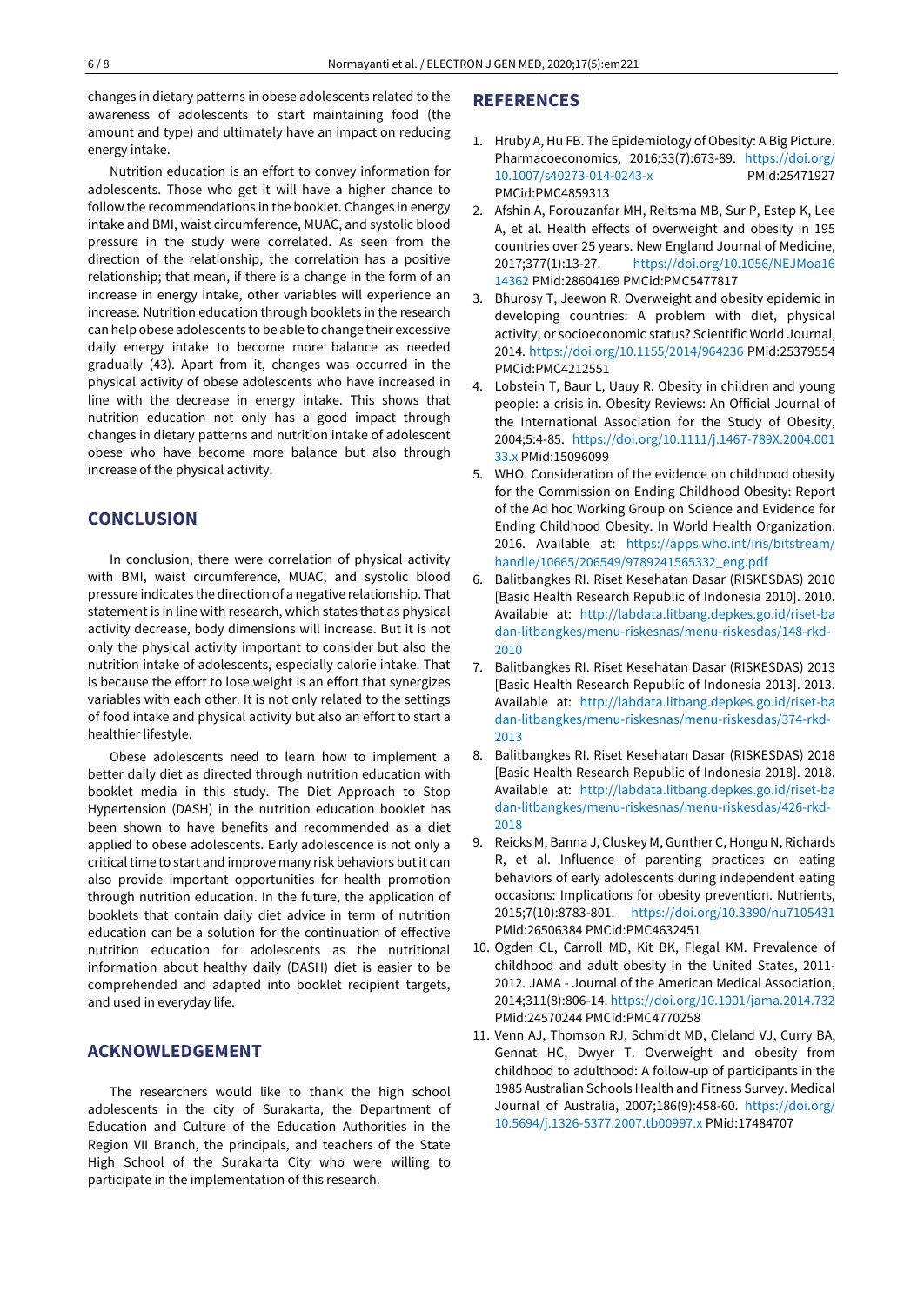- 12. Boyer BP, Nelson JA, Holub SC. Childhood body mass index trajectories predicting cardiovascular risk in adolescence. Journal of Adolescent Health, 2015;56(6):599-605. <https://doi.org/10.1016/j.jadohealth.2015.01.006> PMid:25746172 PMCid:PMC4442729
- 13. Franks PW, Hanson RL, Knowler WC, Sievers ML, Bennett PH, Looker HC. Childhood obesity, other cardiovascular risk factors, and premature death. The New England Journal of Medicine, 2010;362(6):485-93. <https://doi.org/10.1056/NEJMoa0904130> PMid:20147714 PMCid:PMC2958822
- 14. Gupta-Malhotra M, Shete S, Barratt MS, Milewicz D, Syed, Hashmi S. Epidemiology of Childhood Onset Essential Hypertension. Journal of Human Hypertension, 2018:1-6. <https://doi.org/10.1038/s41371-018-0110-x> PMid:30224771 PMCid:PMC6265061
- 15. Anyaegbu EI, Dharnidharka VR. Hypertension in the teenager. Pediatric Clinics of North America, 2014;61(1):131-51. [https://doi.org/10.1016/j.pcl.2013.09.](https://doi.org/10.1016/j.pcl.2013.09.011) [011](https://doi.org/10.1016/j.pcl.2013.09.011) PMid:24267462 PMCid:PMC3947917
- 16. Brady TM, Solomon BS, Neu AM, Siberry GK, Parekh RS. Patient-, Provider-, and Clinic-Level Predictors of Unrecognized Elevated Blood Pressure in Children. Pediatrics, 2010;125(6):e1286-e1293. [https://doi.org/](https://doi.org/10.1542/peds.2009-0555) [10.1542/peds.2009-0555](https://doi.org/10.1542/peds.2009-0555) PMid:20439598
- 17. Bhupathiraju SN, Hu FB. Epidemiology of obesity and diabetes and their cardiovascular complications. Circulation Research, 2016;118(11):1723-35. [https://doi.org](https://doi.org/10.1161/CIRCRESAHA.115.306825) [/10.1161/CIRCRESAHA.115.306825](https://doi.org/10.1161/CIRCRESAHA.115.306825) PMid:27230638 PMCid:PMC4887150
- 18. Soekarjo DD, Roshita A, Thow A-M, Li M, Rah JH. Strengthening Nutrition-Specific Policies for Adolescents in Indonesia: A Qualitative Policy Analysis. Food and Nutrition Bulletin, 2018:1-12. [https://doi.org/10.1177/](https://doi.org/10.1177/0379572118785054) [0379572118785054](https://doi.org/10.1177/0379572118785054) PMid:30099923
- 19. Hill JO, Wyatt HR, Peters JC. Energy balance and obesity. Circulation, 2012;126(1):126-32. [https://doi.org/10.1161/](https://doi.org/10.1161/CIRCULATIONAHA.111.087213) [CIRCULATIONAHA.111.087213](https://doi.org/10.1161/CIRCULATIONAHA.111.087213) PMid:22753534 PMCid:PMC3401553
- 20. Kar SS, Dube R, Kar SS. Childhood obesity an insight into preventive. Avicenna Journal of Medicine, 2014;4(4):88-93. <https://doi.org/10.4103/2231-0770.140653> PMid:25298951 PMCid:PMC4183902
- 21. Blumenthal JA, Babyak MA, Hinderliter A, Watkins LL, Craighead L, Lin P, et al. Effects of the DASH Diet Alone and in Combination With Exercise and Weight Loss on Blood Pressure and Cardiovascular Biomarkers in Men and Women With High Blood Pressure. Archive of Internal Medicine, 2010;170(2):126-35. [https://doi.org/10.1001/](https://doi.org/10.1001/archinternmed.2009.470) [archinternmed.2009.470](https://doi.org/10.1001/archinternmed.2009.470) PMid:20101007 PMCid:PMC3633078
- 22. Peairs AD, Shah AS, Summer S, Hess M, Couch SC. Effects of the dietary approaches to stop hypertension (DASH) diet on glucose variability in youth with Type 1 diabetes. Diabetes Management (London, England), 2017;7(5):383-91. Available at: [http://www.ncbi.nlm.nih.gov/pubmed/](http://www.ncbi.nlm.nih.gov/pubmed/29333199%0A) [29333199%0A](http://www.ncbi.nlm.nih.gov/pubmed/29333199%0A) [http://www.pubmedcentral.nih.gov/](http://www.pubmedcentral.nih.gov/articlerender.fcgi?artid=PMC5763547) [articlerender.fcgi?artid=PMC5763547](http://www.pubmedcentral.nih.gov/articlerender.fcgi?artid=PMC5763547)
- 23. Corsino L, Sotres-Alvarez D, Butera NM, Siega-Riz AM, Palacios C, Pérez CM, et al. Association of the DASH dietary pattern with insulin resistance and diabetes in US Hispanic/Latino adults: results from the Hispanic Community Health Study/Study of Latinos (HCHS/SOL). BMJ Open Diabetes Research & Care, 2017;5(1):1-9. <https://doi.org/10.1136/bmjdrc-2017-000402> PMid:28761660 PMCid:PMC5530245
- 24. Esfandiari S, Bahadoran Z, Mirmiran P, Tohidi M, Azizi F. Adherence to the dietary approaches to stop hypertension trial (DASH) diet is inversely associated with incidence of insulin resistance in adults: The Tehran lipid and glucose study. Journal of Clinical Biochemistry and Nutrition, 2017;61(2):123-9. <https://doi.org/10.3164/jcbn.16-95> PMid:28955129 PMCid:PMC5612815
- 25. Asnidar A. Pendidikan Kesehatan Berbasis Media Sosial Untuk Mengubah Pengetahuan, Gaya Hidup Dan Indeks Massa Tubuh Remaja Obesitas Di Bulukumba [Social Media Based Health Education to Change Knowledge, Lifestyle and Body Mass Index of Adolescent Obesity in Bulukumba]. Universitas Hasanudin Makasar. 2017.
- 26. Lanita U, Sudargo T, Huriyati E. Pengaruh pendidikan kesehatan melalui short message service (sms) dan booklet tentang obesitas pada remaja overweight dan obesitas [The effect of health education by short message service (sms) and booklet about obesity in overweight and obese adolescent]. Jurnal Gizi Klinik Indonesia, 2015;12(1):36-44. <https://doi.org/10.22146/ijcn.22920>
- 27. NHLBI. National Institute of Health. National Heart, Lung and Blood Institute. Your guide to lowering your blood pressure with DASH. 2006. [https://doi.org/](https://doi.org/10.1037/e566492010-001) [10.1037/e566492010-001](https://doi.org/10.1037/e566492010-001)
- 28. Kowalski KC, Crocker PR, Donen RM. Physical Activity Questionnaire for Older Children (PAQ-C) and Adolescents (PAQ-A). Saskatoon: University of Saskatchewan. 2004. Available at: [https://www.performwell.org/index.php/find](https://www.performwell.org/index.php/find-surveyassessments/outcomes/health-a-safety/good-health-habits/physical-activity-questionnaire-for-children)[surveyassessments/outcomes/health-a-safety/good](https://www.performwell.org/index.php/find-surveyassessments/outcomes/health-a-safety/good-health-habits/physical-activity-questionnaire-for-children)[health-habits/physical-activity-questionnaire-for-children](https://www.performwell.org/index.php/find-surveyassessments/outcomes/health-a-safety/good-health-habits/physical-activity-questionnaire-for-children)
- 29. Mazloomy-Mahmoodabad SS, Navabi ZS, Ahmadi A, Askarishahi M. The effect of educational intervention on weight loss in adolescents with overweight and obesity: Application of the theory of planned behavior. ARYA Atherosclerosis, 2017;13(4):176-83.
- 30. Bleich SN, Bandara S, Bennett W, Cooper LA, Gudzune KA, Medical JH. Enhancing the role of nutrition professionals in weight management: A cross sectional survey. Obesity (Silver Spring), 2015;23(2):454-60. [https://doi.org/10.1002/](https://doi.org/10.1002/oby.20945) [oby.20945](https://doi.org/10.1002/oby.20945) PMid:25445319 PMCid:PMC4310773
- 31. Spolidoro JV, Pitrez Filho ML, Vargas LT, Santana JC, Pitrez E, Hauschild JA, et al. Waist circumference in children and adolescents correlate with metabolic syndrome and fat deposits in young adults. Clinical Nutrition,2013;32(1):93-7. <https://doi.org/10.1016/j.clnu.2012.05.020> PMid:22841400
- 32. Lee S, Bacha F, Gungor N, Arslanian SA. Waist circumference is an independent predictor of insulin resistance in black and white youths. Journal of Pediatrics, 2006;148(2):188-94. [https://doi.org/10.1016/j.jpeds.2005.](https://doi.org/10.1016/j.jpeds.2005.10.001) [10.001](https://doi.org/10.1016/j.jpeds.2005.10.001) PMid:16492427
- 33. Motlagh ME, Shirvani S, Hassanzadeh-Rostami Z, Taheri M, Ghadimi R. Assessment of overweight and obesity in Iranian adolescents: Optimal cut-off values of anthropometric indices. Eastern Mediterranean Health Journal, 2018;24(10):975-87. [https://doi.org/10.26719/](https://doi.org/10.26719/2018.24.10.975) [2018.24.10.975](https://doi.org/10.26719/2018.24.10.975) PMid:30582140